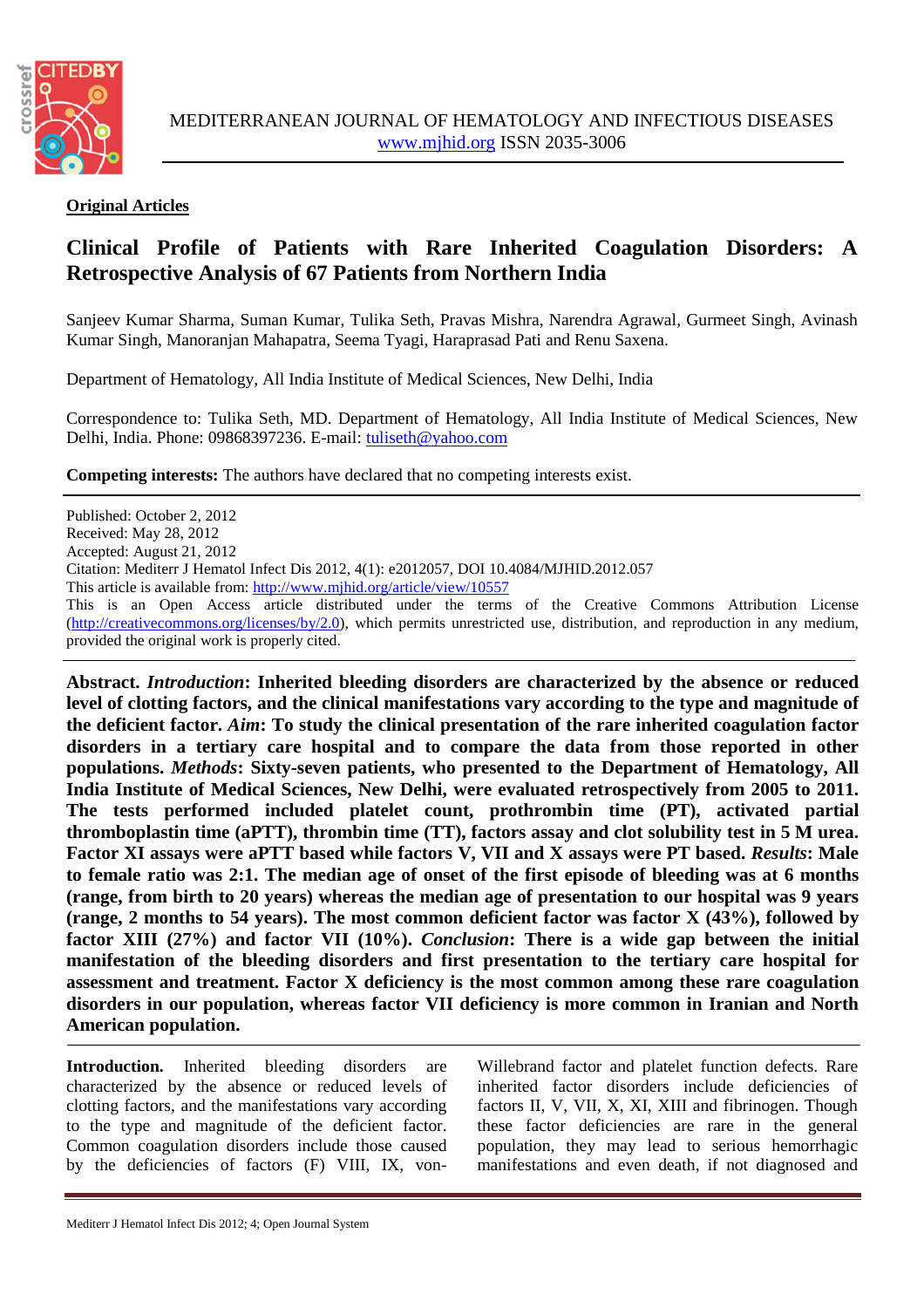treated. We studied the clinical presentation and manifestation of these rare inherited coagulation disorders in a tertiary care hospital and compared the data from those reported in other populations. Increased awareness is needed for early referral and management.

**Study Material.** *Subjects.* Sixty-seven patients, who presented to the Department of Hematology, All India Institute of Medical Sciences, New Delhi, were evaluated retrospectively from 2005 to 2011. A detailed history of drug intake, consanguinity, and family history of bleeding disorders was recorded.

*Coagulation tests.* The tests performed included platelet count, prothrombin time (PT), activated partial thromboplastin time (aPTT), thrombin time (TT), factors assay and clot solubility test in 5 M urea. PT and aPTT were measured by using the kit (Diagnostica Stago). The normal values of PT and aPTT were 11–15 secs and 29–35 secs, respectively. Different coagulation factors assays were performed on the basis of initial testing. Factor XI assays were aPTT based while factors V, VII and X assays were PT based. Deficient plasma and other reagents for factor assay were taken from Diagnostics Stago. Reference values for all aPTT based factor activity were taken between 60% and 150% and those for PT based factor activity were taken between 70% and 150% that have been set by the kit provider. On the basis of the plasma levels of FX coagulant activity measured with a PT based assay using thromboplastin and FX-deficient plasma, patients were classified into three groups i.e. severe  $(<1\%)$ , moderate  $(1\% - 5\%)$  and mild  $(6\% - 10\%)$ . Clot solubility test, using a solution of 5 molar urea, was used for the diagnosis of F XIII deficiency.

**Results.** A total of 67 patients were studied (**Table 1**). Male to female ratio was 2:1. The median age of onset of the first episode of bleeding was at 6 months (range, from birth to 20 years) whereas the median age of presentation to our hospital was 9 years (range, 2 months to 54 years). The most common deficient factor was factor X (43%), followed by factor XIII (27%) and factor VII (10%). Four patients had Factor V deficiency. Factor XI deficiency and combined factor V and VIII deficiency was seen in one patient each. Mucocutaneous bleeding was the most common presenting complaint seen in 65% of patients. History of umbilical stump bleeding was present in 18% of patients, 67% of whom had factor XIII deficiency. A total of 13 patients (20%) developed intracranial hemorrhage (ICH). Factor XIII deficiency was the most common risk factor for ICH, with 50% of patients with ICH having factor XIII deficiency. Three patients

**Table 1**: Patient features with rare inherited coagulation factor disorders.

| Factor<br>deficiency | Number<br>of patients<br>(% ) | Male:<br>Female | Median age<br>of first<br>bleed (yrs) | Median age of<br>presentation<br>to tertiary care<br>centre (yrs) |
|----------------------|-------------------------------|-----------------|---------------------------------------|-------------------------------------------------------------------|
| F I                  | $7(10\%)$                     | 3:4             | 0.09                                  | 8.5                                                               |
| F V                  | 4(6%)                         | 4:0             | 0.87                                  | 5.5                                                               |
| $F V+VIII$           | $1(1.5\%)$                    | 0:1             | 6                                     | 9                                                                 |
| F VII                | $7(10\%)$                     | 5:2             | $\mathbf{1}$                          | 15                                                                |
| F X                  | 29 (43%)                      | 21:8            | 0.58                                  | 6                                                                 |
| F XI                 | $1(1.5\%)$                    | 0:1             | 15                                    | 25                                                                |
| F XIII               | 18 (27%)                      | 11:7            | 0.29                                  | 8                                                                 |
| Total                | 67                            | 2:1             | 0.5                                   | 9                                                                 |

presented with hemarthrosis while 14 patients developed hemarthrosis during follow-up. Knee joint was most commonly involved (12 out of 17 patients). History of consanguity was present in 15% of cases. Significant family history of bleeding was present in 19% of patients with maximum incidence in patients with factor XIII deficiency (39%). Most of the patients were treated with antifibrinolytics and fresh frozen plasma.

*Factor X deficiency.* It was the most common deficiency disorder among all of the rare factor deficiency disorders, accounting for about 43% of total cases. Twenty-one patients were male and 8 were females. History of consanguity was present in 7% of cases. Patients were classified based on the FX coagulation activity. Twenty-two patients (76%) had severe FX deficiency (FX levels <1%), 7% had moderate (1-5%) and 17% had mild deficiency (6- 10%). Mucocutaneous bleeding was the most common presentation with ecchymosis occuring in 55% followed by epistaxis or gum bleeding in 27% patients. Seven patients with severe FX deficiency (24%) had hemarthrosis and two developed pseudotumor. Four patients (13%) had intracranial hemorrhage, three of whom were neonates with severe factor deficiency, who succumbed to the bleed. Two of the three women in the reproductive age group had menorrhagia. One patient with severe deficiency of FX developed pericardial tamponade which required emergency drainage with fresh frozen plasma (FFP) support. Most of the patients were managed with antifibrinolytics (tranexamic acid 10 mg/kg/dose 3-4 times/day) and FFP transfusion (10-15ml/kg).

*Factor XIII deficiency.* Factor XIII deficiency was the second most common inherited coagulation factor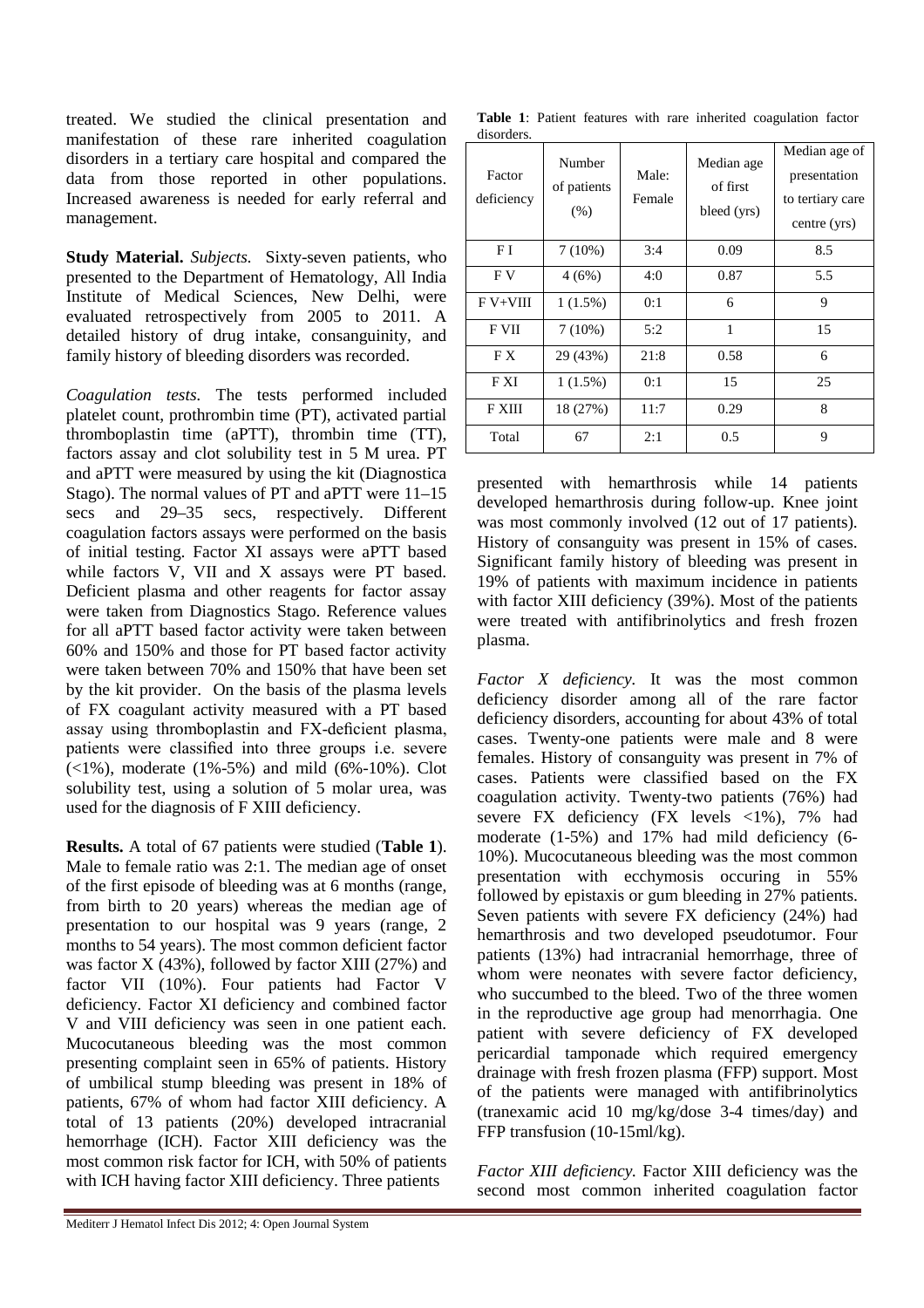disorder (27%). Diagnosis was made based on the 5 molar urea clot-solubility test. This clot solubility test is only sensitive at very low levels of FXIII  $(\langle 1\% \rangle)$ . There were 11 males and 7 females. History of consanguity was present in 33% of cases. Eight out of the 18 patients (44%) had a history of umbilical stump bleeding. Eleven patients had mucocutaneous bleed and 2 patients had prolonged bleeding following minor trauma. Intracranial hemorrhage occurred in 8 (44%) patients (7 intracerebral and 1 subdural) and hemarthrosis in 3 patients. Two patients developed pelvic hematomas and 1 patient developed a thigh hematoma. There were 3 females in the reproductive age group, one of whom one had recurrent miscarriages (8 times). Patients were managed with antifibrinolytics and monthly FFP transfusion, though they had poor compliance towards monthly prophylactic FFP transfusions. Only six out of the 18 patients with FXIII deficiency followed regular FFP prophylaxis. One patient who left the prophylactic monthly FFP transfusions presented with intracranial hemorrhage 6 months later and died.

*Factor VII deficiency.* Factor VII deficiency was reported in 7 patients (5 males and 2 females). The severity of Factor VII deficiency in these patients was graded as per the clinical presentation.<sup>1</sup> Three patients had hemarthrosis, 2 of whom had factor VII levels less than 1% and one patient had FVII levels of 12%. These patients were considered to have clinically severe bleeding disorder. Two patients had only mucocutaneous bleedings, with factor levels  $< 1\%$  and 3% respectively. The other 2 patients were diagnosed when they presented with prolonged post-traumatic bleeding, both of these patients had factor VII levels less than 1%.

One 35 years old male patient with factor VII levels less than 1% underwent successful cholecystectomy for cholelithiasis under cover of recombinant FVIIa. He had mild mucocutaneous bleeds previously. He was given 20µg/kg recombinant FVIIa twice daily for 5 days from the day of surgery.

*Fibrinogen deficiency.* A-or hypofibrinogenemia was diagnosed in five patients. History of consanguity was present in 33% of cases. Family history of bleeding was present in two patients. One patient had severe fibrinogen deficiency (<10mg/dl), and four had moderate deficiency with fibrinogen levels between 10-30mg/dl. Umbilical stump bleeding (43%) and hemarthrosis (43%) were the most common manifestations in these patients. Two patients had dysfibrinogenemia. One patient with dysfibrinogenemia presented at the age of 54 years with spontaneous hemarthrosis. The other was a one

year old girl who presented with recurrent gum bleedings. She was found to have autosomal dominant congenital dysfibrinogenemia. She was started on prophylactic fibrinogen concentrate which prevented further bleeding.

*Factor V deficiency.* There were four patients with factor V deficiency. Three patients had severe deficiency (factor V activity levels  $\langle 1\% \rangle$ ). One of these patients presented with ecchymosis but later developed ICH, one presented with muscle hematoma and one developed knee hemarthrosis. The fourth patient with moderate deficiency (factor V activity 2.5%) presented with ecchymoses. Factor VIII coagulant activity was also measured in all patients to exclude the combined deficiency of factors V and VIII.

*Other rare bleeding disorders.* One child was diagnosed with factor XI deficiency. He presented with recurrent epistaxis at the age of 15 years. Another child had a combined deficiency of factor V (20%) and VIII (6%). He presented with ecchymosis at the age of 6 years, without any major bleeding episodes.

**Discussion.** Patients with inherited deficiencies of clotting factors have a lifelong risk of bleeding which can range from minor to catastrophic hemorrhages. The bleeding pattern has earlier been reported from India, $^{2-4}$ but this study investigated a larger number of patients from Northern India, with emphasis on the clinical manifestations and pattern of bleeding in the rare inherited coagulation disorders. We also compared our data with those from other populations (**Table 2**). Muco-cutaneous bleeding was the most common presenting complaint seen in the majority of patients (65%). In Iranian, Italian and North American populations, factor VII deficiency is the most common rare inherited coagulation disorder, $5-7$  in contrast to our population which has FX deficiency as the most common rare bleeding disorder. $24$  There is also regional variation in the rare inherited coagulation disorders within India with FXIII deficiency being most common in Southern India.<sup>8</sup>

Factor X deficiency is considered as the most severe recessively inherited rare bleeding disorder.<sup>9</sup> In the Iranian study, epistaxis occurred in 72% of patients, followed by hemarthrosis in 69%, umbilical stump bleeding in 28% and CNS bleed in 9%.<sup>9</sup> Similarly, in the European and Latin American study, spontaneous bleeding in F X deficient patients comprised of easy bruising (55%), hematoma (43%), epistaxis (36%), hemarthrosis (33%), intracranial hemorrhage (21%), and gastrointestinal (GI) hemorrhage  $(12\%)$ .<sup>10</sup> In our patients with F X deficiency mucocutaneous bleeds (82%) were more common, with ecchymosis occuring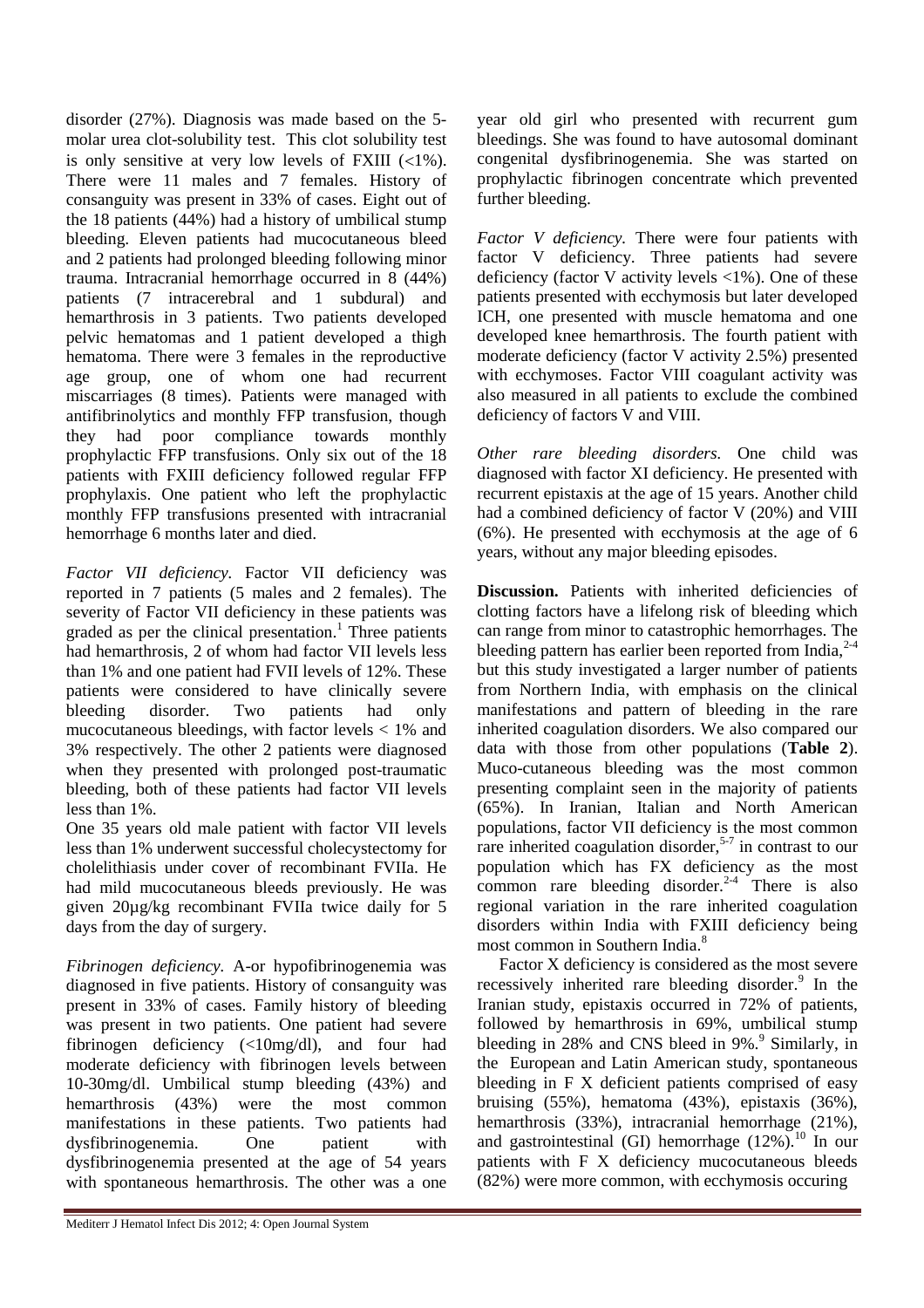| Factor<br>deficiency | Percentage of patients |                               | Musculoskeletal<br>(Hemarthrosis/muscle hematoma) |         | Muco-cutaneous bleed |                  | <b>CNS</b> bleed |                  |                  | <b>Umbilical cord bleed</b> |                  |                  |              |                          |                  |
|----------------------|------------------------|-------------------------------|---------------------------------------------------|---------|----------------------|------------------|------------------|------------------|------------------|-----------------------------|------------------|------------------|--------------|--------------------------|------------------|
|                      | Iran<br>$n=750$        | North<br>America<br>$n = 285$ | Present<br>study<br>$n=67$                        | Iran    | North<br>America     | Present<br>study | Iran             | North<br>America | Present<br>study | Iran                        | North<br>America | Present<br>study | Iran         | North<br>America         | Present<br>study |
| FI                   | 11%                    | 10%                           | 10.44%                                            | 54%/72% | 26%                  | 42.8%            | 72%              | 49%              | 28.5%            | 10%                         | 5%               | $\mathbf{0}$     | 85%          | $\sim$                   | 57.1%            |
| FV                   | 7%                     | 12.9%                         | 5.97%                                             | 26%/29% | 23%                  | 50%              | 57%              | 53%              | 75%              | 6%                          | 8%               | 25%              | 3%           | $\overline{\phantom{a}}$ | $\mathbf{0}$     |
| F VII                | 39%                    | 46%                           | 10.44%                                            | 20%/10% | 18%                  | 57%              | 65%              | 70%              | 28.6%            | 15%                         | 3%               | $\mathbf{0}$     | $\mathbf{0}$ | $\sim$                   | $\overline{0}$   |
| FX                   | 10%                    | 11.9%                         | 43.28%                                            | 69%/66% | 27%                  | 27.4%            | 72%              | 45%              | 82%              | 9%                          | 15%              | 13%              | 28%          | $\sim$                   | 3.4%             |
| $F$ XIII             | 13%                    | 8.3%                          | 26.86%                                            | 55%/58% | 27%                  | 33%              | 80%              | 25%              | 61.1%            | 25%                         | 10%              | 44%              | 73%          | 22%                      | 44%              |

**Table 2**. Clinical profile of our patients with rare inherited coagulation disorders compared with Iranian and North American population.

more frequently than epistaxis. Incidence of hemarthrosis (13%) was lower than that reported in the Iranian population but similar to that reported in the North American registry.<sup>6,9</sup> Intracranial hemorrhage is a significant risk for early mortality, $11$  as noted in our study.

In patients with F XIII deficiency, ecchymosis was the most common symptom as has been reported earlier also.<sup>12</sup> In the Iranian population with factor XIII deficiency, umbilical stump bleeding occurred in 73% patients, 55% patients had hemarthrosis and 25% patients had CNS bleeding.<sup>13</sup> The incidence of intracranial haemorrhage has been reported to be 25– 30% but was higher (44%) in our series. In patients with factor VII deficiency, there has been a weaker correlation of severity of bleeding with factor levels. $^{1,14}$ Joints were the primary site of bleeding in our patients whereas in Iranian and Italian patients, epistaxis and menorrhagia were the presenting complaints. $5,15$  In patients with severe factor VII deficiency, bleeding into the central nervous system is common and has been reported between  $15\%$  and  $60\%$  of cases,<sup>5,16</sup> though none of our patients had CNS hemorrhage.

Among the patients with severe fibrinogen deficiency (< 10mg/dl) reported by Peyvandi et al,  $17$ the most frequent hemorrhage was hemarthrosis (25%). We also observed hemarthrosis frequently in our patients (43%). Though the majority of patients with dysfibrinogenemia do not bleed<sup>18</sup> and rather present with thrombosis, $19$  our patients had recurrent gum bleeds and epistaxis. Though there were few patients with factor V deficiency in our series, mucocutaneous,

musculoskeletal and intracranial bleeds correlated with activity levels with similar pattern as reported in Iranian and North American patients.<sup>17,20</sup> Patients with factor XI deficiency can have variable bleeding, both mucocutaneous and musculoskeletal bleeds can occur, and are not affected by severity of factor deficiency.<sup>21</sup> Our patient had only epistaxis. Patients with combined factor V and factor VIII usually have milder symptoms, $22,23$  our patient also had ecchymosis only.

Most of our patients  $(> 80\%)$  were managed with FFP transfusions (10-15ml/kg) on demand. Oral antifibriniolytics (tranexamic acid 10 mg/kg/dose 3-4 times/day) were the most commonly used drugs for minor bleeding episodes.

**Conclusion.** Though first episode of bleeding occurs early in the life, most patients are not diagnosed till later in childhood or even adulthood. There is a wide gap between the initial manifestation of the bleeding disorder and first presentation to the tertiary care hospital for assessment and treatment. Factor X deficiency was the most common among these rare coagulation disorders. Factor XIII deficiency was the second most common inherited disorder found in our population and was the one in which intracranial hemorrage was a major risk factor. The incidence of these rare coagulation disorders is underdocumented and may be more common than what is reported.

**Acknowledgement.** We are thankful to Dr. Sandeep Sharma and Aashna Sharma for formatting the manuscript.